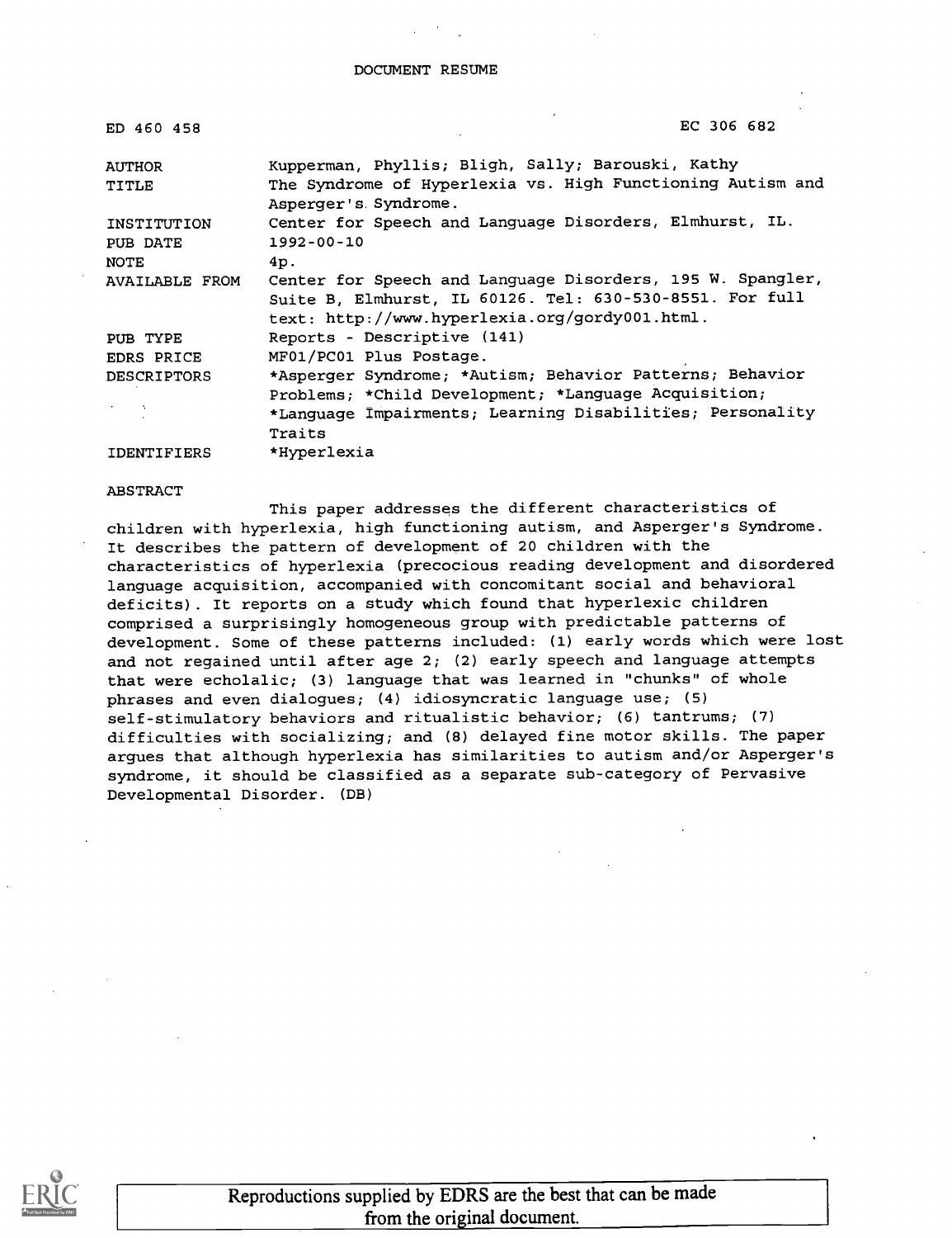# The Syndrome of Hyperlexia vs. High Functioning Autism and Asperger's Syndrome

ED 460 458

Phyllis Kuppernum Sally Bligh **Kathy Barouski** 

Center for Speech and Language Disorders 479 Spring Rd., Elmhurst. II. 60126 (708) 530-8551

U.S. DEPARTMENT DF EDUCATION<br>Office of Educational Research and Improver EDUCATIONAL RESOURCES INFORMATION

This document has been reproduced as;<br>received from the person or organization; originating it

0 Minor changes have been made to improve reproduction Quality.

,e Points of view Of opinions stated in this docu-1 : ment do not necessarily represent officiali TO THE EDUCATIONAL RESOURCES ment do not hecessarily represent to the state of the INFORMATION CENTER (ERIC)

PERMISSION TO REPRODUCE AND DISSEMINATE THIS MATERIAL HAS BEEN GRANTED BY

 $KUPPERM$ 

1

When we first met Abie at the age of three. he was very active, had temper tantrums, was echolalic, and did not appear to understand much of what was said to him. He had unusual fears and did not play well with other children. Yet he had been reading since the age of 2. He at first appeared to have characteristics of high-functioning autism or of Atypical Pervasive Developmental Disorder. As we watched him develop, however, it became evident to us that he also resembled the description in the literature of children with hyperlexia. Ararn & Healy (1988). Huttenlocher & Huttenlocher (1973). Now. four years later, Abie is in a regular first grade class. His language comprehension is 4 years above chronological age and his IQ is in the 120's. He makes inferences, comprehends verbal subtleties and understands humor. He transfers what he learns into new situations. He still. however, has a bit of difficulty socializing. He remains somewhat egocentric and complains that the other kids don't always do what he wants them to do.

We asked ourselves, "Is this child with hyperlexia at the top of the continuum of what would be considered high-functioning autism ? Does he resemble those individuals described by Asperger ? (Asperger 1944). Or is hyperlexia a separate subgroup of children with Pervasive Developmental Disorder? We began to look at other children in our caseload who exhibited the characteristics of precocious reading development and disordered language acquisition. with concomitant social and behavioral deficits. They were a surprisingly homogeneous group with predictable patterns of development. And. as we researched the literature, those studies of hyperlexia which accepted the criteria of precocious reading abilities emerging in preschool years within a context of disorders of language acquisition and comprehension. ail presented cases with striking similarities to ours. Richman  $&$  Kitchell (1981), Cohen, Campbell  $&$  Gelardo (1987). Healy. et al. (1982).

The present paper will describe the pattern of development of 20 children who exhibit characteristics of the syndrome of hyperlexia as compiled from questionnaires completed by their parents. The questionnaire was designed to plot the various symptoms at 6 month intervals, so that the ebb and flow of particular symptoms could be seen longitudinally. Parents were encouraged to consult evaluation reports, IEPs, and medical records to assist in remembering their child's development. The data was then compiled at each 6 month interval and general patterns began to emerge. A pattern of development was considered to be characteristic if it was exhibited in 75% of the children in our study. This data was then compared to literature descriptions of individuals with high-functioning autism and Asperger's syndrome. (Future studies will compare responses to our questionnaire by parents of children in these

two groups). 306682 Since it was a criterion for inclusion in our study, all children read precociously before the age of 5. There were, however, individual differences in the emergence of reading. Some children were automatic decoders at a very young age. Others began as sight readers and later "cracked" the phonetic code. Some began reading only single words and when they began to read sentences, skipped over the "unimportant" little words. Comprehension of reading closely mirrored comprehension of verbal language, though the hyperlexic children generally responded better and at an earlier age, when presented with written information or questions. This characteristic differs from a savant skill in that it is not an isolated ability. Information acquired by reading can be accessed and language can be learned with the assistance of reading. The characteristic of precocious reading, while common in high-functioning autistic children, is not always present. Precocious reading was only occasionally mentioned in case histories of Asperger's Syndrome described by (Wing 1981).

BEST COPY AVAILABLE 2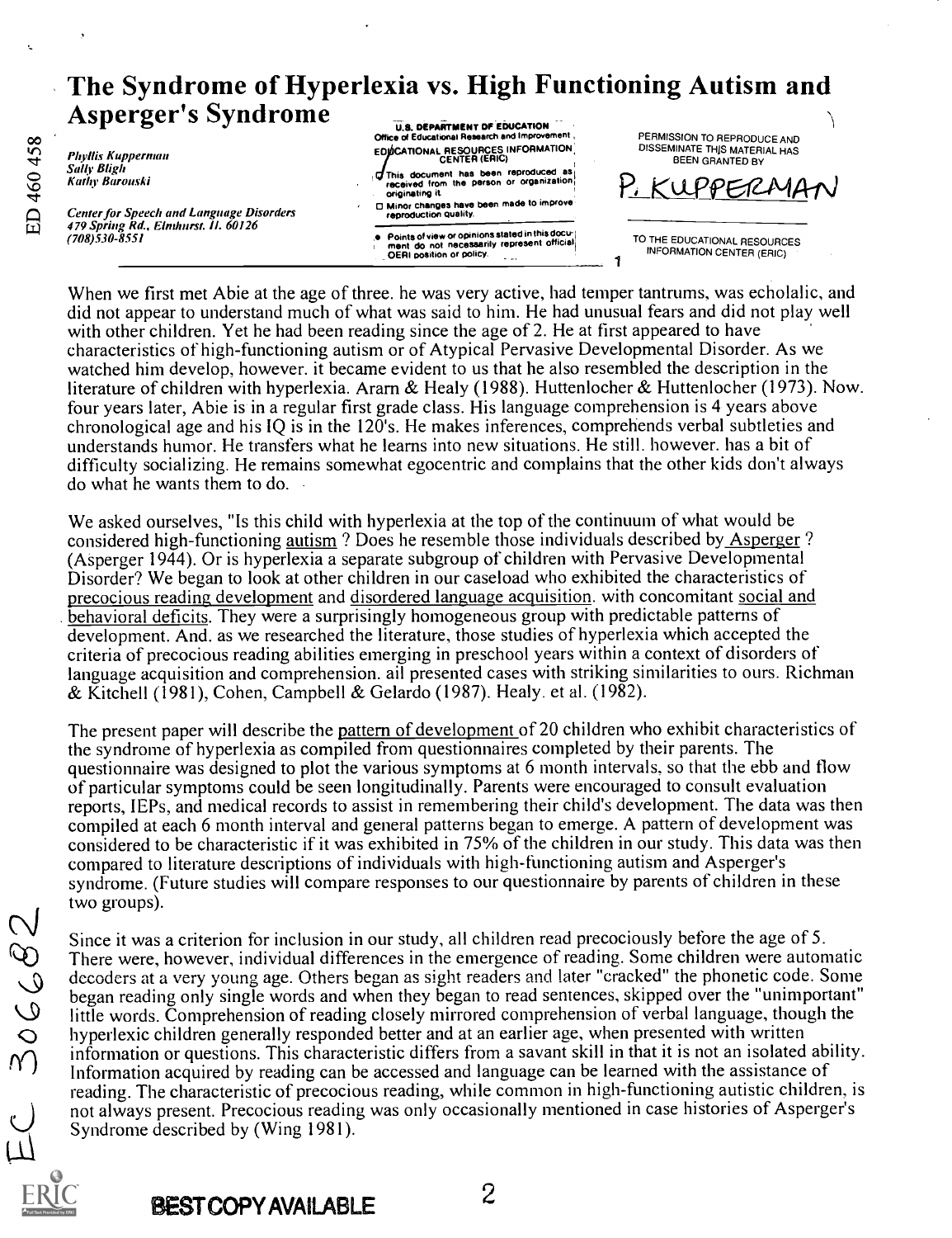Language acquisition in children with the syndrome hyperlexia followed a similar pattern in most subjects in this study. Most children's first words developed at  $12-18$  months, but approximately half of the children lost those words and did not begin to regain them until after age two. Language then was acquired through Gestalt processing. Early speech and language attempts were echolalic (both immediate and delayed). Language was learned in "chunks" and whole phrases and even entire dialogues were used as conversation. There were abnormalities in form and content of language, with stereotypic intonation patterns, perseveration, pronoun reversals and idiosyncratic use of words or phrases. Comprehension of single words exceeded comprehension in context and interpretation of words was concrete and literal. Many hyperlexic children showed a marked improvement in their language abilities beginning at age 4- 1/2 to 5, although difficulties in holding social conversations persisted. This pattern of language acquisition is similar to that of many high-functioning autistic children reported in the literature. Difficulties with social language persist in autistic individuals throughout adulthood. Individuals with Asperger's syndrome are reported to have developed good grammatical language skills though they too have difficulty comprehending subtle, abstract language (Wing 1981).

In the early years, hyperlexic children in this study exhibited many of the behaviors typically associated with autism: self-stimulatory behaviors, need for routine, ritualistic behaviors, tantrums, sensitivity to sensory input (noise, odors. touch), general anxiety and specific unusual fears. These behaviors subsided substantially as growth in language, generally at age 4 1/2 to 5. These children were generally affectionate with their families and were better able to relate to adults than children. By age 5. they became able to participate in structured interactive games with peers and imaginative play developed, Difficulty in socializing and handling large groups remained problematic through the primary grades. Though hyperlexic children often succeed in regular education classrooms with some minor modifications in instruction. The diminishing of autistic symptoms at a relatively young age with the concomitant growth in language implicates language processing problems as a causal factor. This may also be true for high-functioning autistic children, though there may be other factors which would cause autistic behaviors to persist longer in this group. Descriptions of Asperger's syndrome include stereotypic movements of body and limbs, and intense fascination with one or two subjects to the exclusion of all else (Wing 1981).

Our group of children with hyperlexic syndrome generally had normal gross motor development and normal neurological tests. Fine motor skills were often delayed. Most were boys, though there were two girls in this study. Most had no family history of disorders, though several families were positive for autism and learning disability in the previous generation. Individuals with Apserger's Syndrome were described as clumsy and uncoordinated, while autistic individuals are often described as being very well coordinated.

While children with the syndrome of hyperlexia may be classified as having a Pervasive Developmental Disorder, and while there may be some similarities to children with autism and/or Asperger's syndrome, we would argue that there is merit in classifying this syndrome as a separate sub-category of P.D.D. The differentiating characteristics appear to center around the hyperlexic children's ability to develop higher level language skills and the children's innate desire to develop social relationships, though they may lack the pragmatic language skills to do so effectively. The primary reason for developing a specific diagnostic category for hyperlexia is to assure that hyperlexia is well understood so that appropriate treatment strategies can be developed. In our experience in speech and language therapy with these children, it is crucial that the reading skill be employed as a primary means of developing language. Reading can also be used for behavioral management and for assisting the child in understanding classroom routine. Because precocious reading is not expected in a child who exhibits a language disorder and aberrant behaviors, it is often regarded as a "splinter skill" and is not exploited as a means for learning. It is natural for a teacher to try restating a direction verbally when a child does not respond, but these children need the direction to be written so they have something tangible to look at. We also have used this approach with autistic children who read precociously. The major difference we have seen has been the autistic children's reduced ability to utilize the information acquired through reading within meaningful language.

Most of the children in our study have had intensive therapy which fully utilized their reading capacities and they have families who have been creative in devising ways to help these children learn and

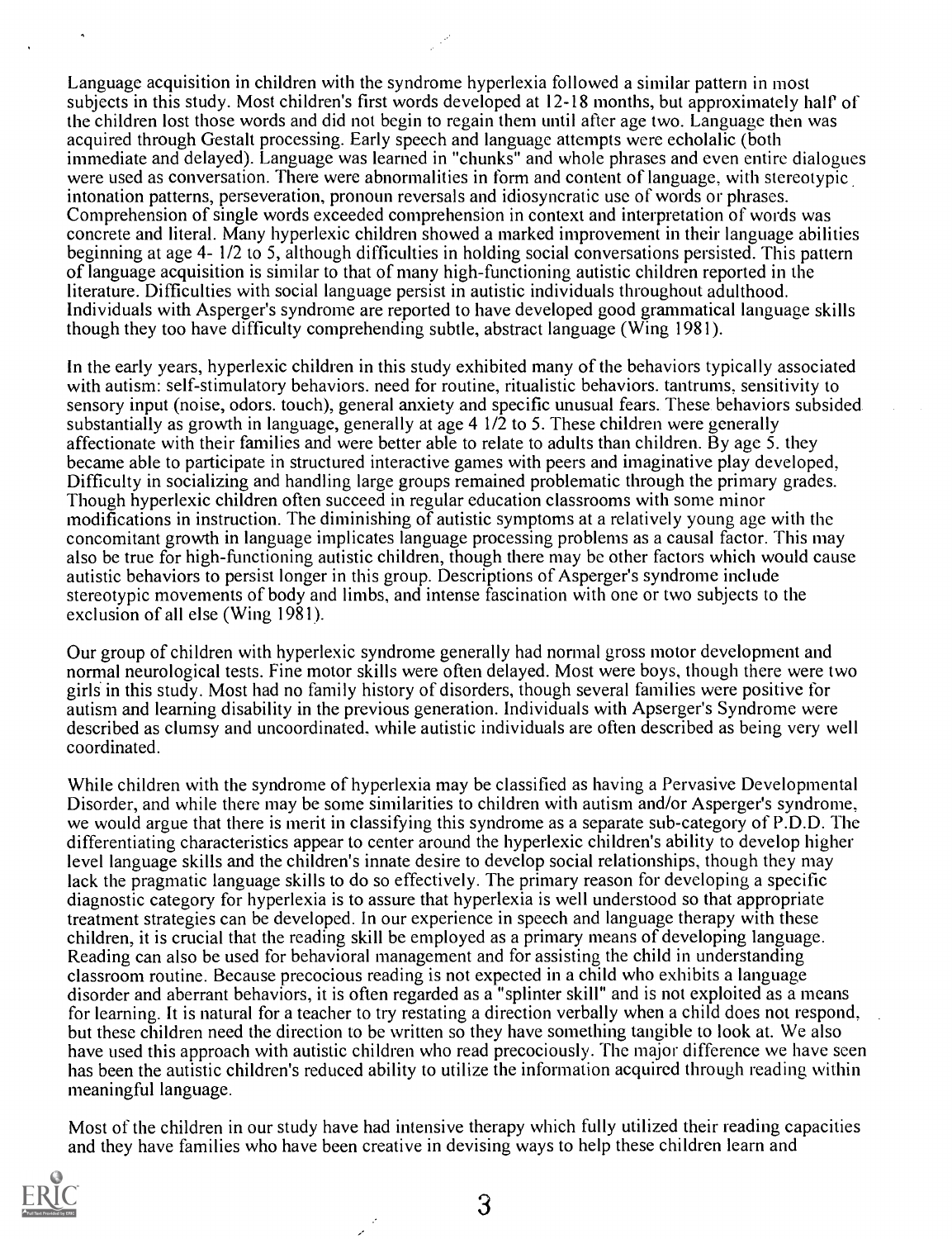socialize. Certainly this will have an effect on the ultimate outcome for these children.

Note: Copies of the questionnaire and a more detailed summary of the data are available through the Center for Speech and Language Disorders.

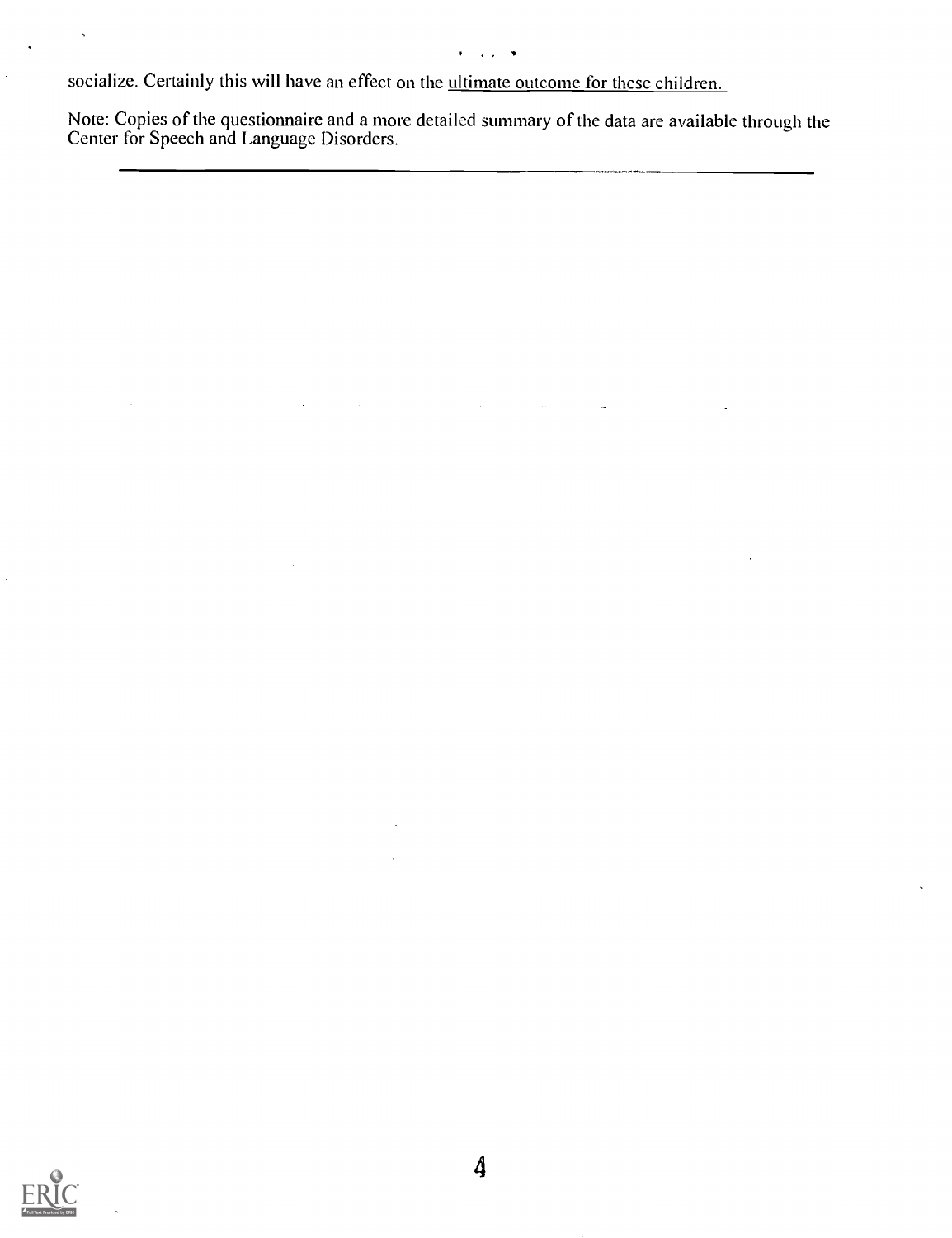

U.S. Department of Education

 $306682$ ـــــا , j

#### Office of Educational Research and Improvement (0ERI) National Library of Education (NLE) Educational Resources Information Center (ERIC)

# REPRODUCTION RELEASE

(Specific Document)

|  |  | I. DOCUMENT IDENTIFICATION: |
|--|--|-----------------------------|
|--|--|-----------------------------|

| Title: The Syndiane of Hepelyia vs. autom and ofer |                   |  |  |  |
|----------------------------------------------------|-------------------|--|--|--|
| Author(s): Physels Ropeman et al                   |                   |  |  |  |
| Corporate Source:<br>Clarke four Speeche and       | Publication Date: |  |  |  |
|                                                    | $1992 -$          |  |  |  |

### II. REPRODUCTION RELEASE:

In order to disseminate as widely as possible timely and significant materials of interest to the educational community, documents announced in the monthly abstract journal of the ERIC system, Resources in Education (RIE), are usually made available to users in microfiche, reproduced paper copy, and electronic media, and sold through the ERIC Document Reproduction Service (EDRS). Credit is given to the source of each document, and, if reproduction release is granted, one of the following notices is affixed to the document.

If permission is granted to reproduce and disseminate the identified document, please CHECK ONE of the following three options and sign at the bottom of the page.